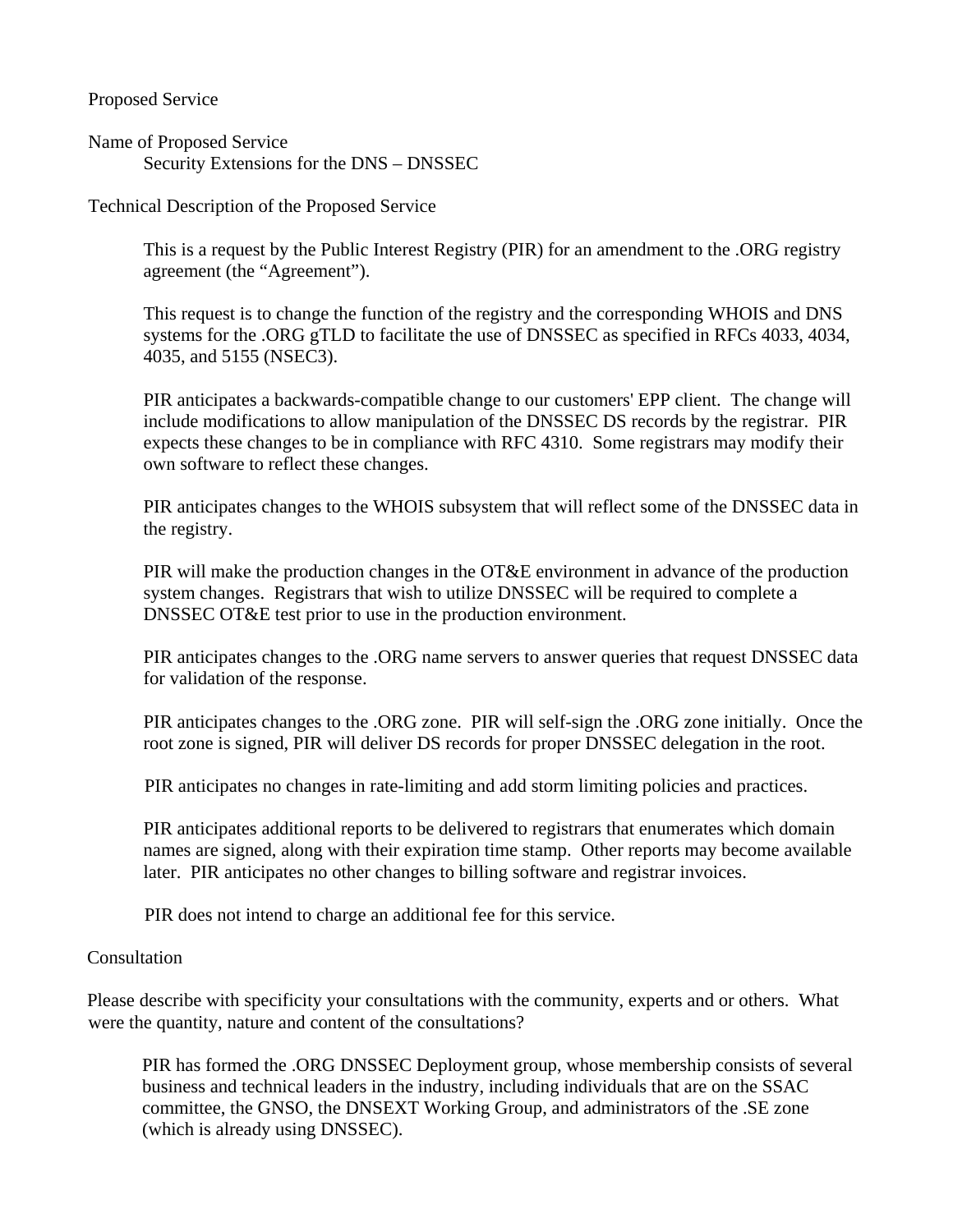This group has convened several times over the past 18 months. The group was originally tasked with weighing the pros and cons of DNSSEC deployment in general, to determine if this would be beneficial to the .ORG community at large. Once this was decided, the group made suggestions on policy and procedures regarding the deployment of DNSSEC.

a. If the registry is a sponsored TLD, what were the nature and content of these consultations with the sponsored TLD community?

N/A

b. Were consultations with gTLD registrars or the registrar constituency appropriate? Which registrars were consulted? What were the nature and consent of the consultation?

The results of a survey of registrars completed on March 11, 2008 are attached.

c. Were consultations with other constituency groups appropriate? Which groups were consulted? What were the nature and content of these consultations?

No other formal consultations were made.

d. Were consultations with end users appropriate? Which groups were consulted? What were the nature and content of these consultations?

No formal consultations with end users were made.

e. Who would endorse the introduction of this service? What were the nature and content of these consultations?

The endorsements of the DNSSec Deployment Working Group and the SSAC are attached.

f. Who would object the introduction of this service? What were the nature and content of these consultations?

Because DNSSEC has been accepted as the standard for securing the DNS against man-in-themiddle attacks, PIR does not believe that there would be objection to this service.

Timeline

Please describe the timeline for implementation of the proposed new registry service:

PIR plans to give immediate notification to registrars upon receipt of ICANN approval, and plans to sign the .ORG zone in the 4thquarter of 2008. Registrars will be allowed to enter DNSSEC information shortly thereafter.

Business Description

Describe how the Proposed Service will be offered: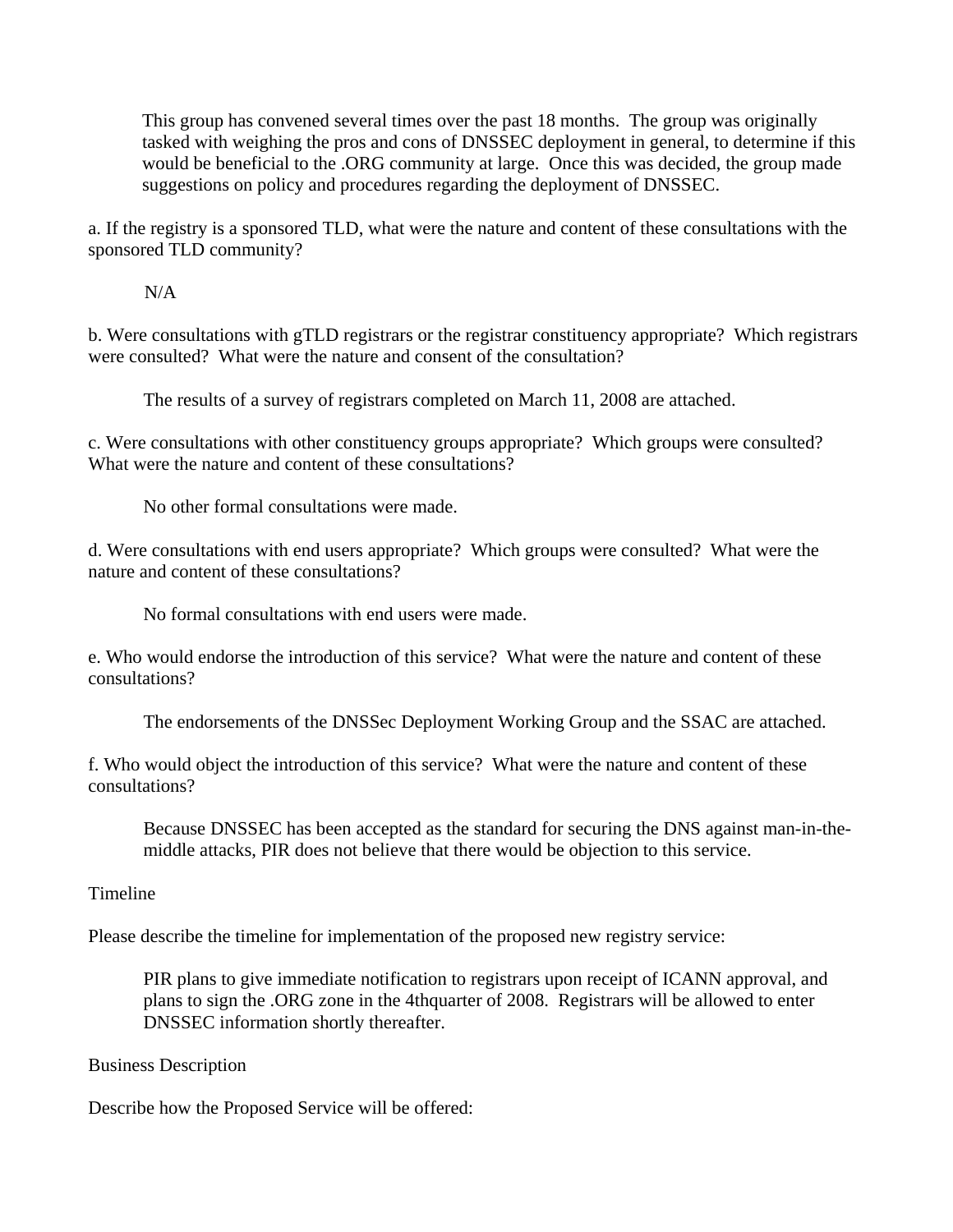Adding DNSSEC security will be offered by the registrars to their customers. Once registrars have the relevant information, they will be able to manipulate the DS Resource Records in the registry using EPP (as described in RFC 4310).

Once in the registry, the appropriate records will be signed on an on-going basis. This information will then be disseminated to all .ORG name servers continuously.

The Public key portions of DNSSEC will be announced to the public by PIR, and, at a minimum, will be made available on the PIR website. Name server administrators that want to use DNSSEC with .ORG query / responses will need to retrieve these keys and load them into their DNSSEC-aware name server systems.

End user applications that are DNSSEC-aware will ask queries of the DNS with a flag set for a signed response. The registry name servers will then respond with the correct response, including the signatures for the requested records. It is up to the end user to validate the signatures returned.

Describe quality assurance plan or testing of Proposed Service:

The test plans of the Proposed Services are attached.

Contractual Provisions

List the relevant contractual provisions impacted by the Proposed Service

Section 3.1(c)(i) Data Escrow of the Registry Agreement (8 December 2006) between ICANN and Public Interest Registry.

What effect, if any, will the Proposed Service have on the reporting data to ICANN?

PIR does not expect to add any additional reports to ICANN for this service.

What effect, if any, will the Proposed Service have on the WHOIS?

The WHOIS will now include data to show that the domain name is signed. It will not include any DNSSEC data that would compromise the security of the domain name, such as a private key.

What effect, if any, will the Proposed Service have on the price of a domain name registration?

PIR does not plan to charge for this service.

Contract Amendments

Please describe or provide the necessary contractual amendments for the proposed service:

Amend Section 3.1(c)(i) Data Escrow of the Registry Agreement (8 December 2006) between ICANN and Public Interest Registry to read as follows: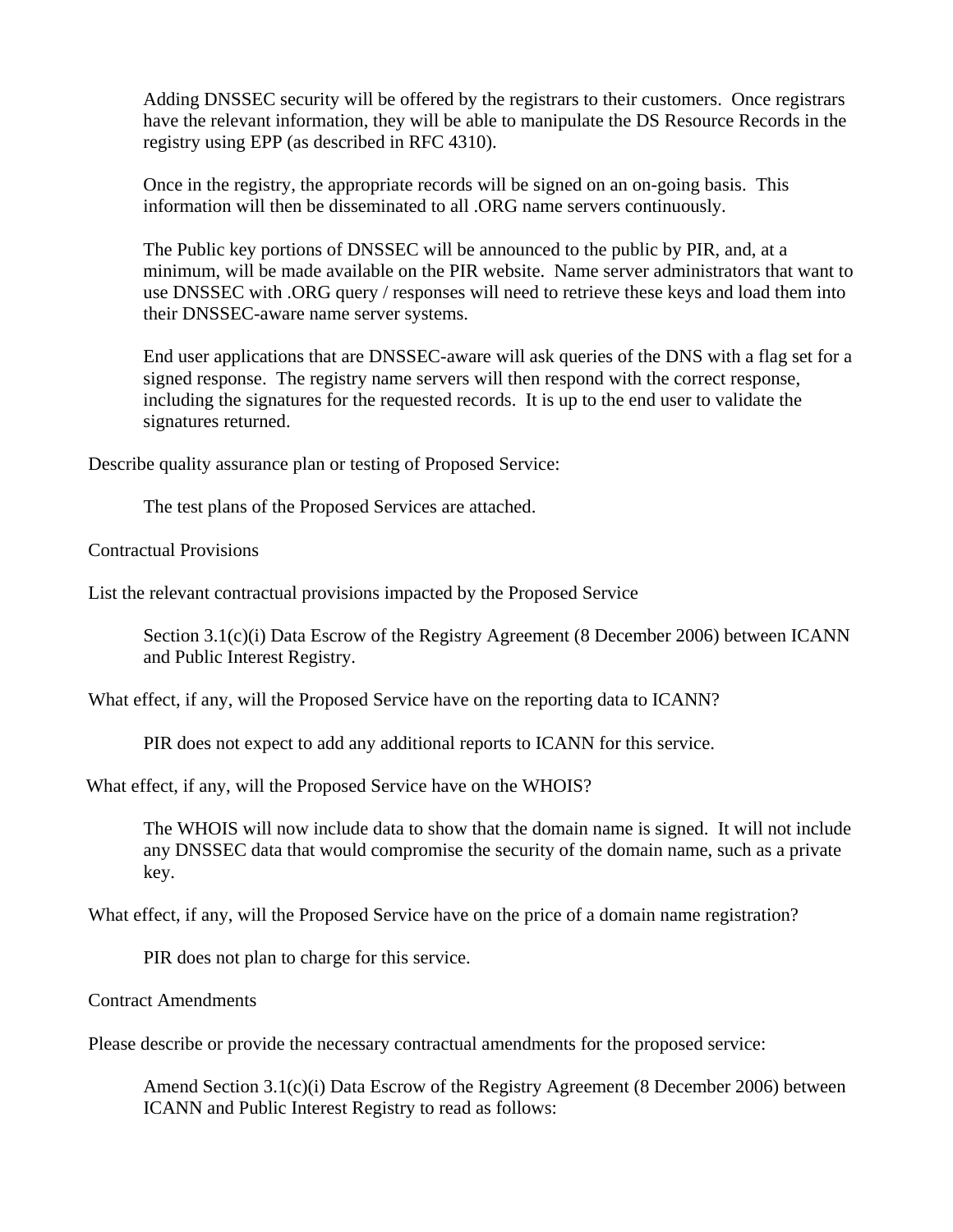3.1(c)(i) Data Escrow. Registry Operator shall establish at its expense a data escrow or mirror site policy for the Registry Data compiled by Registry Operator. Registry Data, as used in this Agreement, shall mean the following: (1) data for domains sponsored by all registrars, consisting of domain name, server name for each nameserver, registrar id, updated date, creation date, expiration date, status information, and DNSSEC DS data (if Registry Operator implements DNSSEC); (2) data for nameservers sponsored by all registrars consisting of server name, each IP address, registrar id, updated date, creation date, expiration date, and status information; (3) data for registrars sponsoring registered domains and nameservers, consisting of registrar id, registrar address, registrar telephone number, registrar e-mail address, whois server, referral URL, updated date and the name, telephone number, and e-mail address of all the registrar's administrative, billing, and technical contacts; (4) domain name registrant data collected by the Registry Operator from registrars as part of or following registration of a domain name; and (5) DNSSEC resource records in the zone (if Registry Operator implements DNSSEC).

Benefits of Service

Please describe the benefits of the Proposed Service:

PIR believes that the Internet user community will be better able to conduct secure transactions on the Internet with .ORG websites, because DNSEC validates the URLs that are entered by users.

How would you define the markets in which your proposed Registry Service would compete?

This service will be available to every .ORG domain name holder.

What companies / entities provide services or products that are similar in substance or effect to your proposed registry service?

There are no similar services that can provide this service for the .ORG domain.

In view of your status as a registry operator, would the introduction of your proposed Registry Service potentially impair the ability of other companies / entities that provide similar products or services to compete?

#### No

Do you propose to work with a vendor or contractor to provide the proposed Registry Service? If so, what is the name of the vendor / contractor, and describe the nature of the services the vendor / contractor would provide.

PIR is working with its back end service provider, Afilias Limited.

Have you communicated with any of the entities whose products or services might be affected by the introduction of your proposed Registry Service? If so, please describe the communications.

Please see the results of the survey attached in response to the prior question re: Consultation.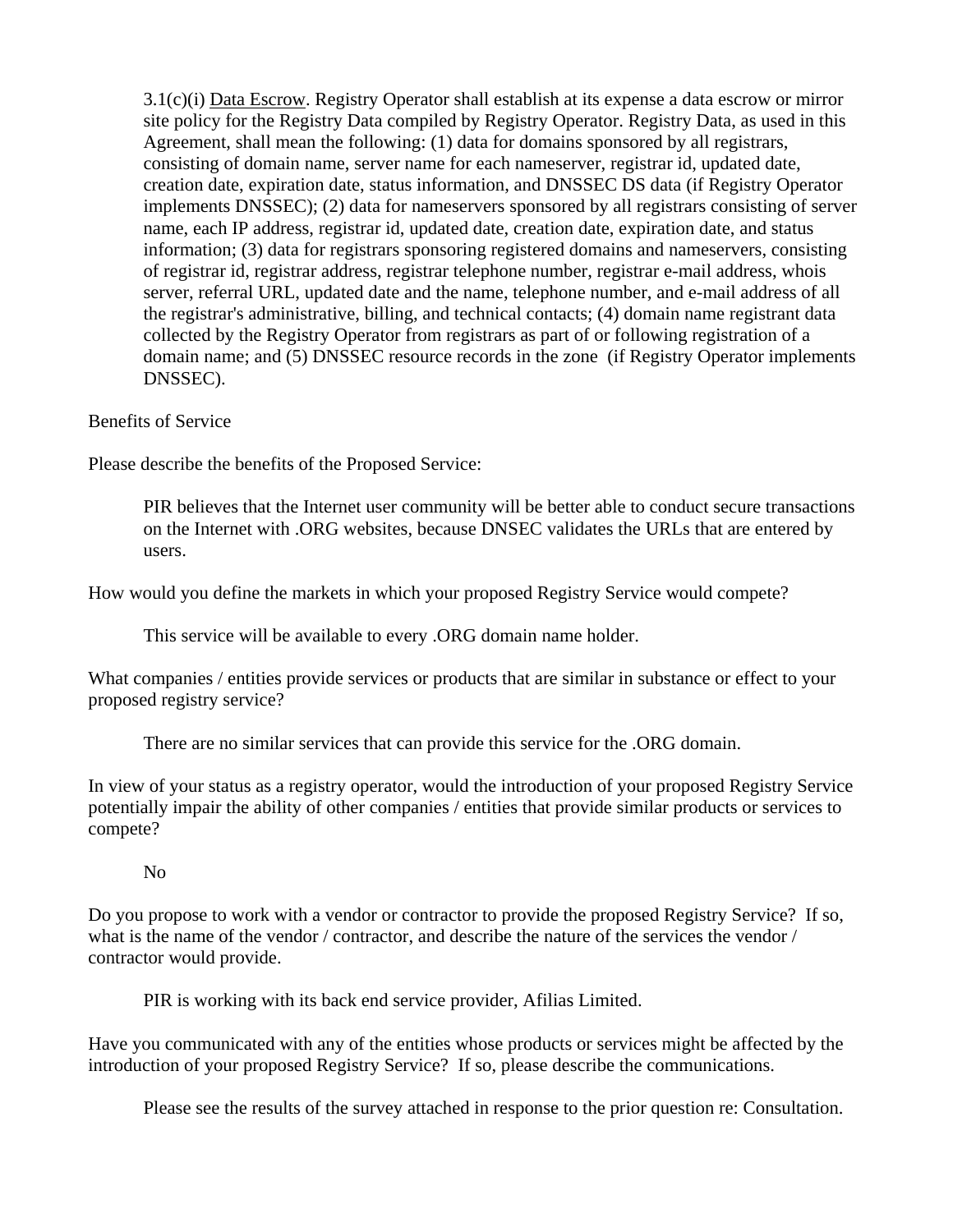Do you have any documents that address the possible side effects on competition of your proposed Registry Service? If so, please submit them with your application (ICANN will keep the documents confidential).

 $N / A$ 

Security and Stability

Does the proposed service alter the storage and input of Registry Data?

Yes. As specified by RFC 4310, registrars will now have the ability to enter and manipulate additional EPP records that correspond to DNSSEC DS records.

Please explain how the proposed service will affect the throughput, response time, consistency or coherence of responses to Internet servers of end systems?

DNSSEC requires proper configuration, as well as periodic maintenance, in order to work correctly. Once properly installed and configured, the resolvers must perform the additional step of signature validation. This will cause resolution of signed Resource Records to take slightly longer. It will not impact the resolution of names that are not signed.

Have technical concerns been raised about the proposed service, and if so, how do you intend to address those concerns?

There is some concern regarding the ability of routers that have poor DNS implementations to send and receive correct DNSSEC related query/response pairs.

Research is under way within the DNS community to automate the rollover of keys for DNSSEC. PIR will announce key changes, and, at a minimum, publish the public key on the PIR website.

Other Issues

Are there any Intellectual Property considerations raised by the proposed service?

PIR is not aware of any.

Does the proposed service contain intellectual property exclusive to your gTLD registry?

No.

List Disclaimers provided to potential customers regarding the proposed service:

 $N/A$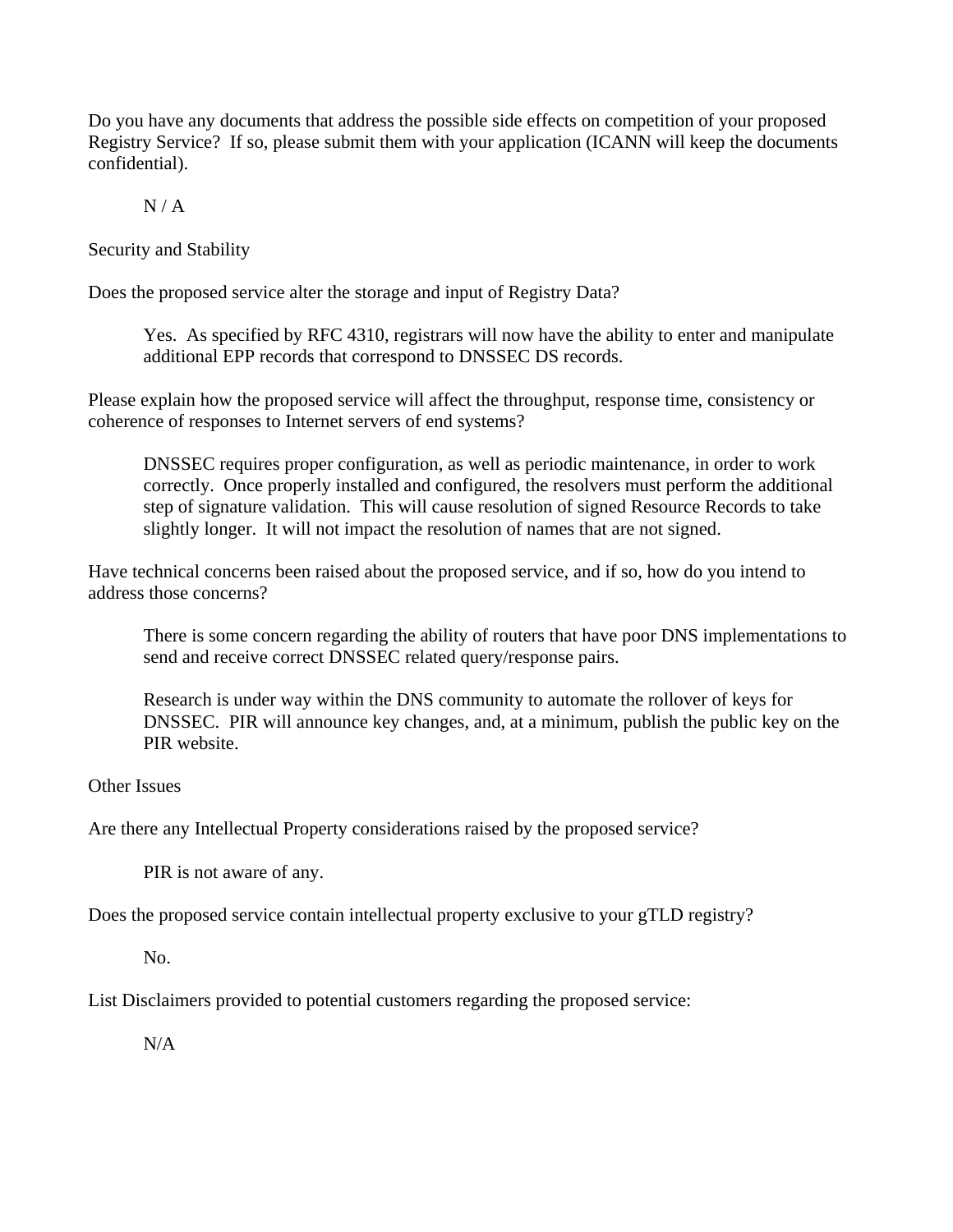Any other relevant information to include with this request?

- 1. For more information on the deployment of DNSSEC, please see http://www.dnssecdeployment.org/, and for more information on NSEC3, please see http://www.nsec3.org/
- 2. Responses to additional questions:
- 1. What plan does PIR have to recover from .ORG KSK and ZSK private?

--------------------------------------------------------------------------------------------------------------------------- The following is a high-level summary of a draft plan which has not yet been subject to expert review.

---------------------------------------------------------------------------------------------------------------------------

PIR acknowledges the importance of having a robust procedure established for reacting to a KSK compromise.

Once the KSK compromise plan is complete and has completed satisfactory peer review, it will be made public. PIR will not publish a signed .ORG zone before a satisfactory KSK compromise plan has been published.

Draft KSK Compromise Plan Summary

- 1. Remove all DNSKEY, RRSIG and NSEC3 records from .ORG, rendering it insecure.
- 2. Repositories of trust anchors (e.g. a future signed root zone, DLV repositories) are updated using appropriate mechanisms to indicate that the .ORG delegation is insecure.
- 3. Execute an emergency communications plan by which the actions of steps (1) and (2) are publicised widely. The need to be able to authenticate such communications is acknowledged.
- 4. The attack vector by which the KSK was compromised is identified.
- 5. The security infrastructure is reviewed to confirm that the known attack vectors are eliminated.
- 6. A new KSK is generated.
- 7. Repositories referred to in (2) are updated with the new trust anchor.
- 8. .ORG is re-signed and published. The re-signing procedure will include the generation of new ZSKs, which will be signed with the new KSK.

The elapsed time between the execution of step 1 and the execution of step 6 will exceed the validity of the compromised KSK's signatures of the active ZSKs at the time of compromise.

2. The request points out that Registrars will be able to manipulate customer DS records in the registry using EPP. Can you provide additional clarity regarding Registrar control and/or ownership of DS record information?

The Registry will treat the DS data in the same manner that other DNS and WHOIS information provided by the registrar is treated. It is the responsibility of the registrar to ensure that all data sent into the registry is factual and correct.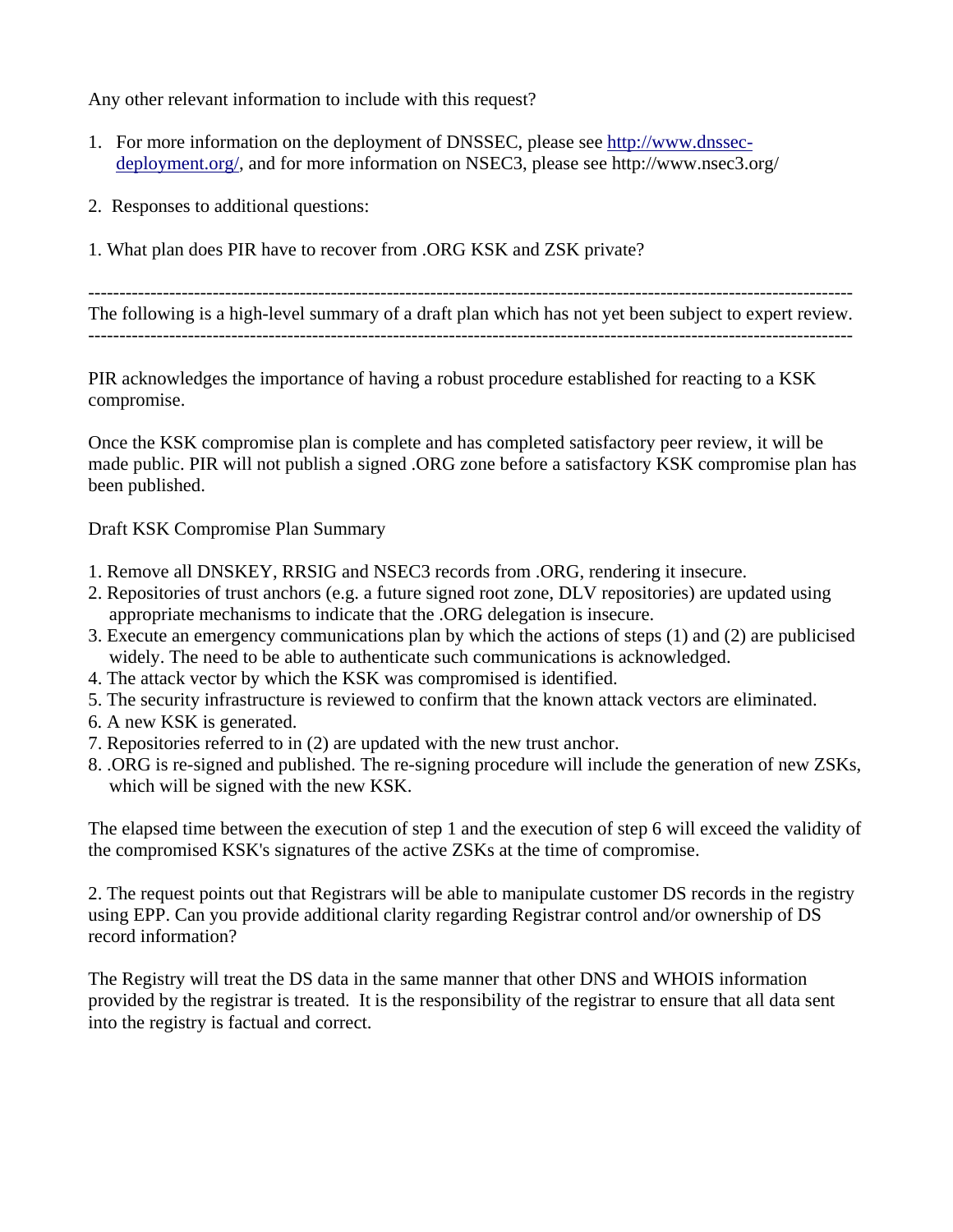3. What plan does PIR have to respond to Registrar failures relating to DNSSEC issues?

In the event of a failed Registrar that runs DNSSEC, the Registry will require that the Gaining Registrar be able to run DNSSEC as well. It will be the responsibility of the Gaining Registrar to determine which DS records were generated by the Registrant, which were generated by the Losing Registrar, and which were generated by third parties. The Gaining Registrar will need to submit new DS data for those domain names signed by the Losing Registrar. The Gaining Registrar should also then develop a secure method for receiving DS data from those third parties identified above (although those will not need to be re-submitted to the Registry).

In the best interest of the Registrant community as a whole, the Registry will not delete any DS, RRSIG, or other information from the Registry or the zone. Doing so would cause inconsistencies between the Gaining Registrar's data and the Registry, as well as having the potential for a large number of validly signed zones to become unusable to DNSSEC-aware resolvers.

4. What plan, if any, does PIR have to educate the public regarding DNSSEC usage on .ORG?

The following are examples of PIR plans to assist in the education of the public regarding DNSSEC:

- Public presentations to the technical community who run DNS resolvers, such as ISPs.
- Provide DNSSEC marketing/training materials to our registrars that they can present to their customers.
- Post DNSSEC informational materials on the public area of the PIR website.
- Provide workshops & surveys to the end user community through forums such as NTEN, The Webby Awards .ORG holders, and Union of International Associations.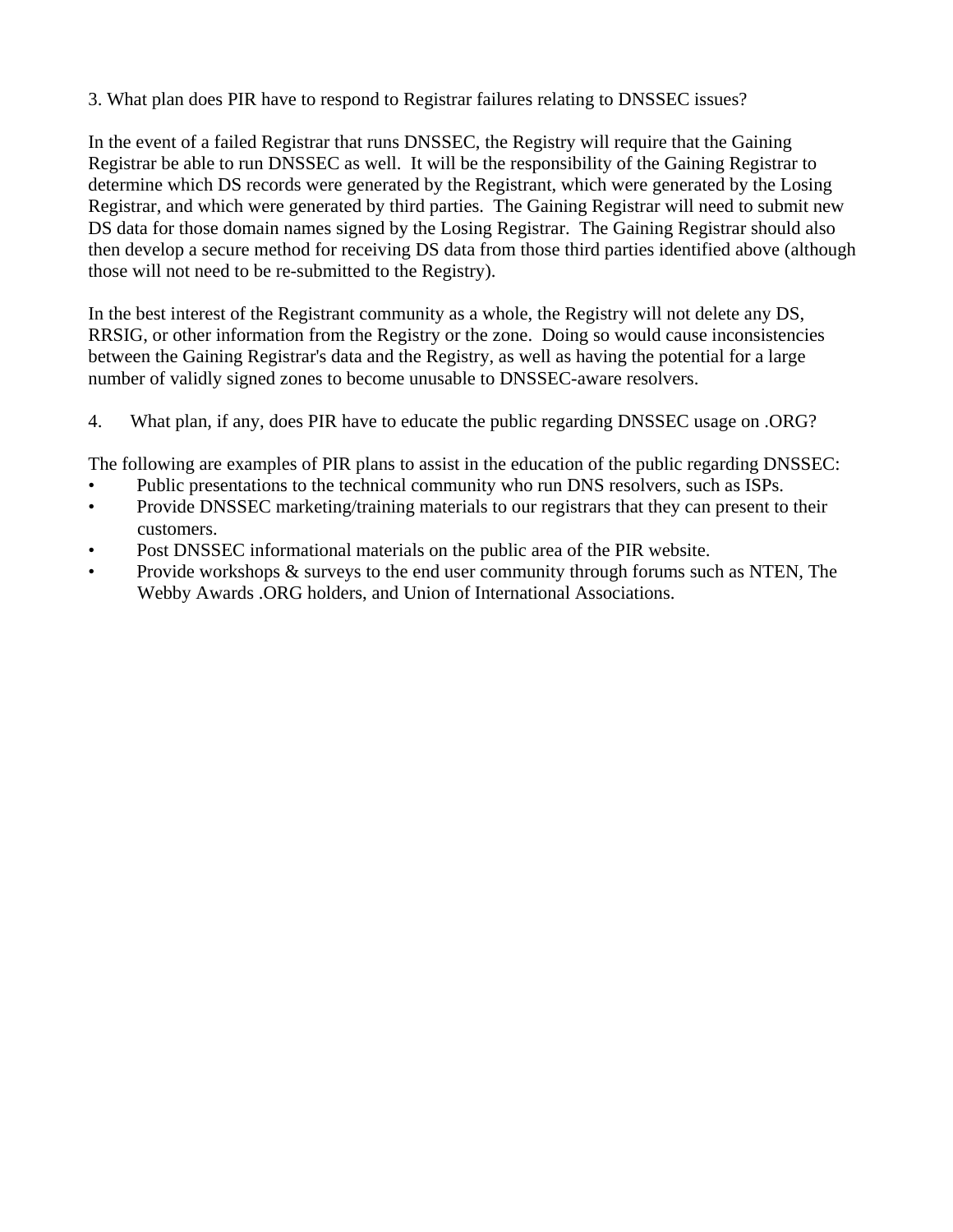# **Registrar Survey for DNSSec Deployment in .ORG**

Public Interest Registry (PIR) sent this survey to contacts for all ICANN accredited .ORG registrars that were currently in ramp up or production status.

The survey was open for registrar responses from February 22, 2008 through March 11, 2008.

Registrars were asked two questions relating to DNSSec deployment:

- 1. How important is it that we offer DNSSEC? (Scale of 1 to 5 5 being most important)
- 2. If DNSSec were deployed in .ORG, how likely would you be to offer this feature to your registrants? (Scale 1 to 5 - 5 being most likely to offer)

The results of the survey are summarized in the following pages.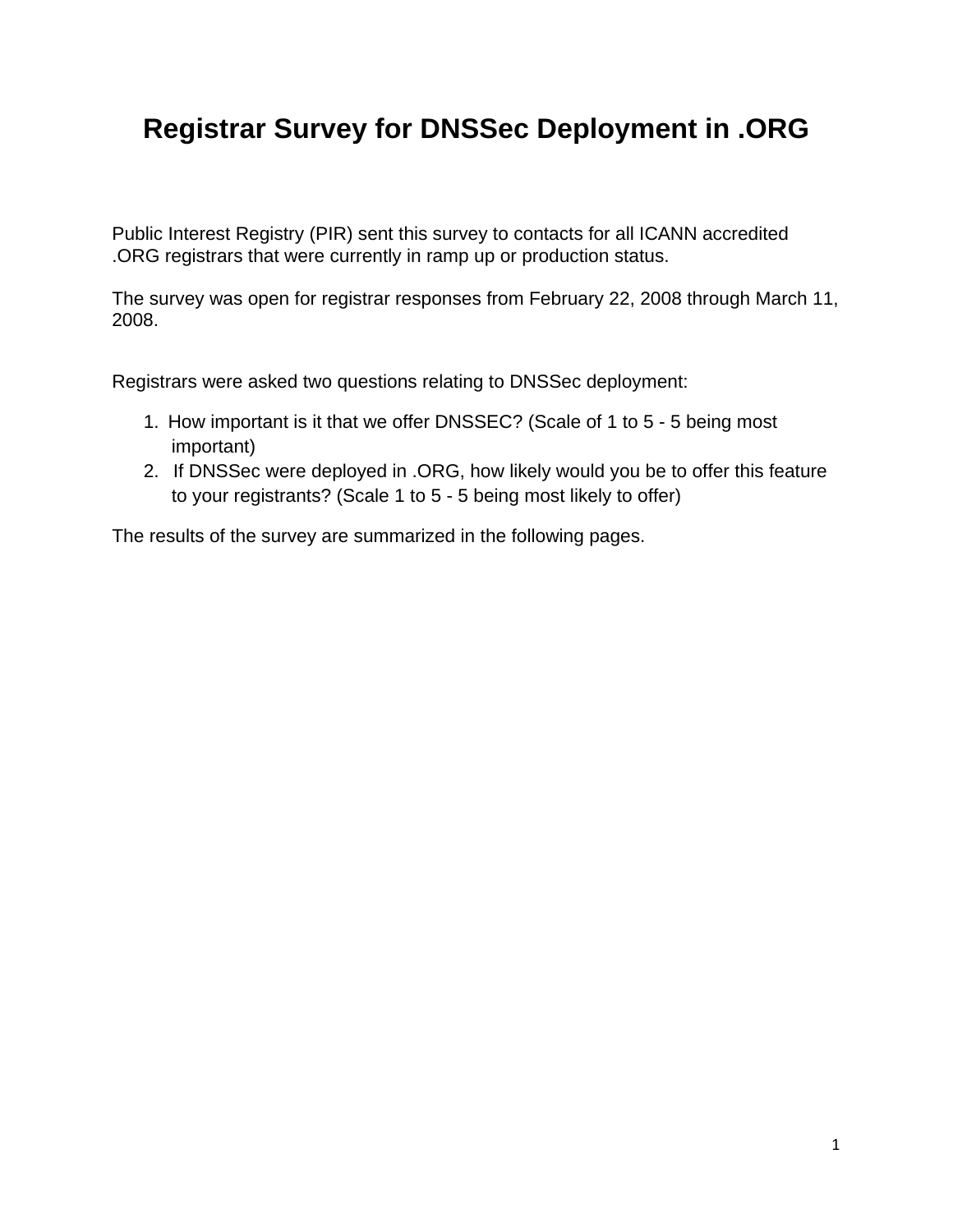1. How important is it that we offer DNSSEC? (Scale of 1 to 5 - 5 being most important)



Total Respondents: 48 Total Skipped: 0

|                | Choice | Response<br>Percent | Response<br><b>Total</b> |
|----------------|--------|---------------------|--------------------------|
|                | N/A    | 14.58%              |                          |
| $\overline{2}$ |        | 8.33%               |                          |
| 3              | 2      | 10.42%              | 5                        |
|                | 3      | 41.67%              | 20                       |
| 5              |        | 14.58%              |                          |
| հ              |        | 10.42%              |                          |

| Analytics                 |       |  |
|---------------------------|-------|--|
| Mean                      | 3.646 |  |
| <b>Standard Deviation</b> | 1.479 |  |
| <b>Standard Error</b>     | 0.213 |  |
| Variance                  | 2.187 |  |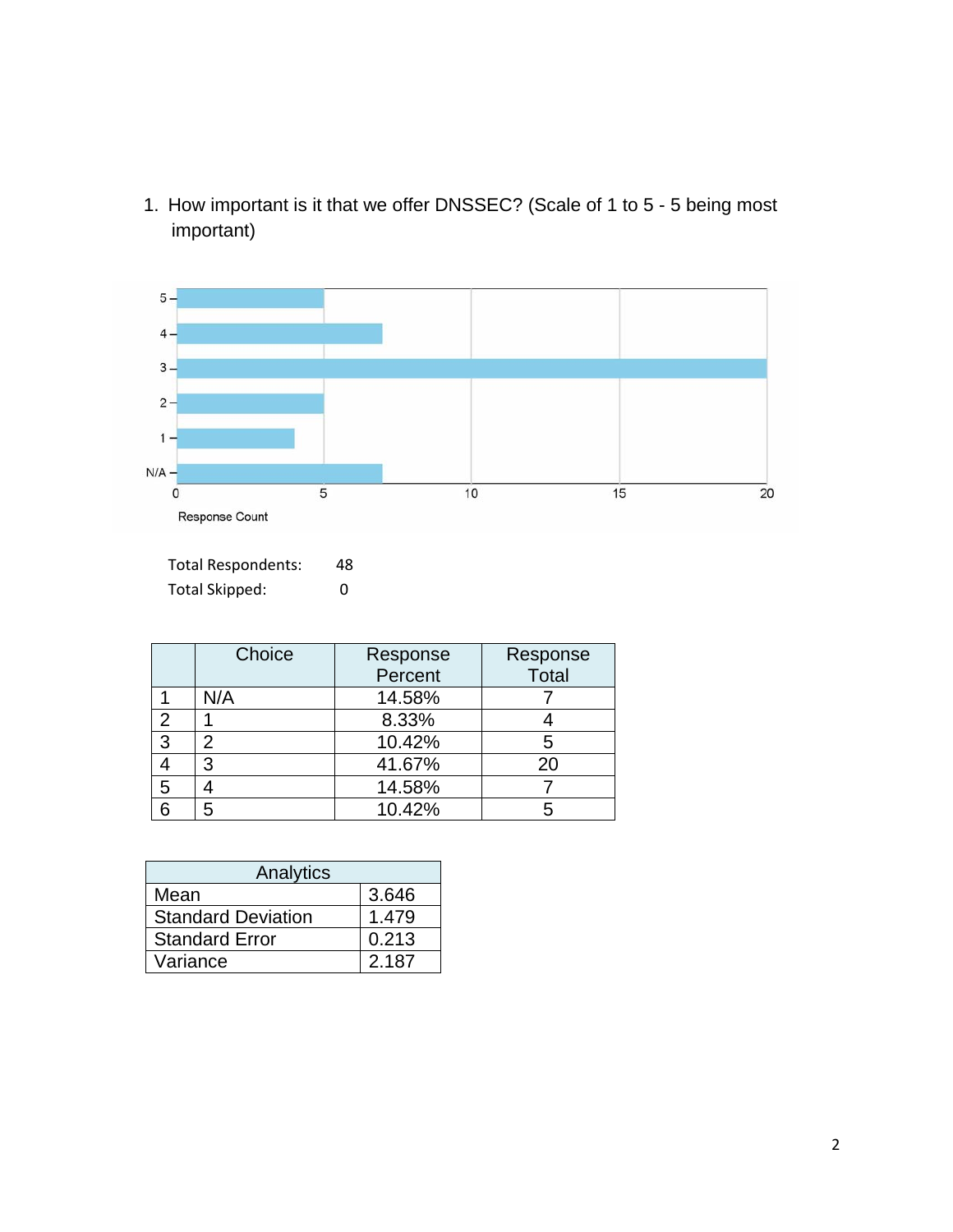2. If DNSSec were deployed in .ORG, how likely would you be to offer this feature to your registrants? (Scale 1 to 5 - 5 being most likely to offer)



| <b>Total Respondents:</b> | 37 |
|---------------------------|----|
| Total Skipped:            | 0  |

|   | Choice | Response | Response |
|---|--------|----------|----------|
|   |        | Percent  | Total    |
|   | N/A    | 0.00%    |          |
| 2 |        | 2.70%    |          |
| 3 | 2      | 18.92%   |          |
|   | 3      | 51.35%   | 19       |
| 5 |        | 16.22%   |          |
| 6 | 5      | 10.81%   |          |

| Analytics                 |       |  |
|---------------------------|-------|--|
| Mean                      | 4.135 |  |
| <b>Standard Deviation</b> | 0.935 |  |
| <b>Standard Error</b>     | 0.154 |  |
| Variance                  | 0.874 |  |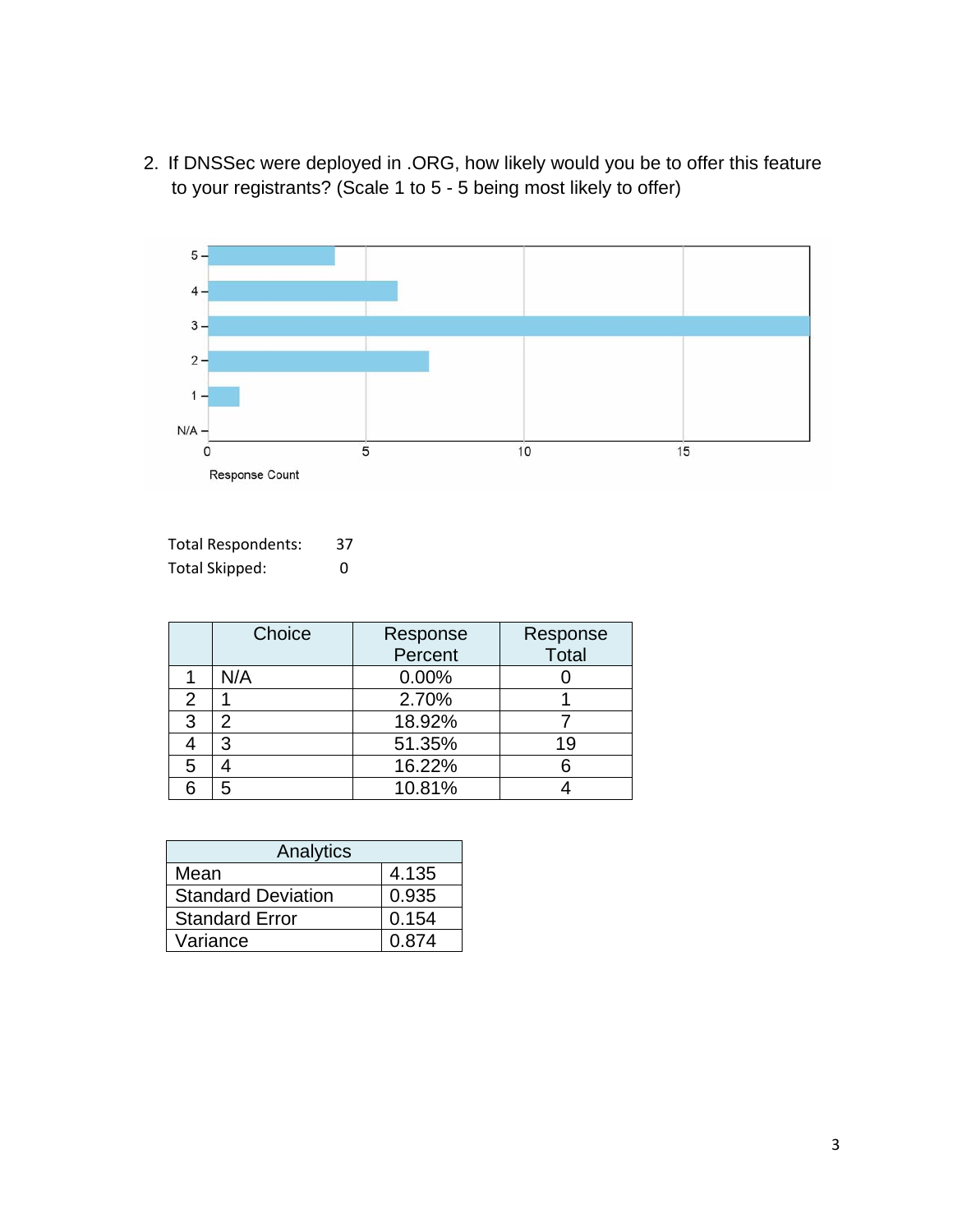#### ENDORSEMENTS:

**From:** Steve Crocker [mailto:steve@shinkuro.com] **Sent:** Friday, March 07, 2008 4:01 PM **To:** Pamela Miller **Cc:** Steve Crocker **Subject:** Re: DNSSec Endorsement

Pamela,

 Thanks for your request. SSAC has been strongly supportive of DNSSEC from the beginning of SSAC's formation and has viewed deployment of DNSSEC as one the most important security initiatives in the domain name system. We heartily endorse your application to ICANN for approval to offer DNSSEC service for the .ORG domain. We recently published SAC 026, SSAC Statement to ICANN and Community on Deployment of DNSSEC (30 January 2008) (http://www.icann.org/committees/security/sac026.pdf), so we are delighted to see PIR proceeding with such a request. We note that Sweden, Bulgaria, Puerto Rico and Brazil have already begun DNSSEC service, so there is ample precedence. In fact, Sweden initiated full scale commercial service more than a year ago after an extensive test period, so this technology is now well understood and past its initial shake down period.

 We hope the example you are setting will serve as a positive signal to others, and we further hope that ICANN expedites your request and makes it clear to others that similar requests are welcome and will be processed expeditiously.

\_\_\_\_\_\_\_\_\_\_\_\_\_\_\_\_\_\_\_\_\_\_\_\_\_\_\_\_\_\_\_\_\_\_\_\_\_\_\_\_\_\_\_\_\_\_\_\_\_\_\_\_\_\_\_\_\_\_\_\_\_\_\_\_\_\_\_\_\_\_\_

Please let us know if SSAC can assist you in any way.

Sincerely,

Steve Crocker, Chair

ICANN Security and Stability Advisory Committee

From: Russ Mundy [mailto:mundy@sparta.com] Sent: Wednesday, March 12, 2008 5:56 PM To: Pamela Miller Cc: Russ Mundy; steve@shinkuro.com Subject: Re: Fwd: DNSSec Endorsement

Pam,

Steve Crocker and I have discussed the PIR request for endorsement by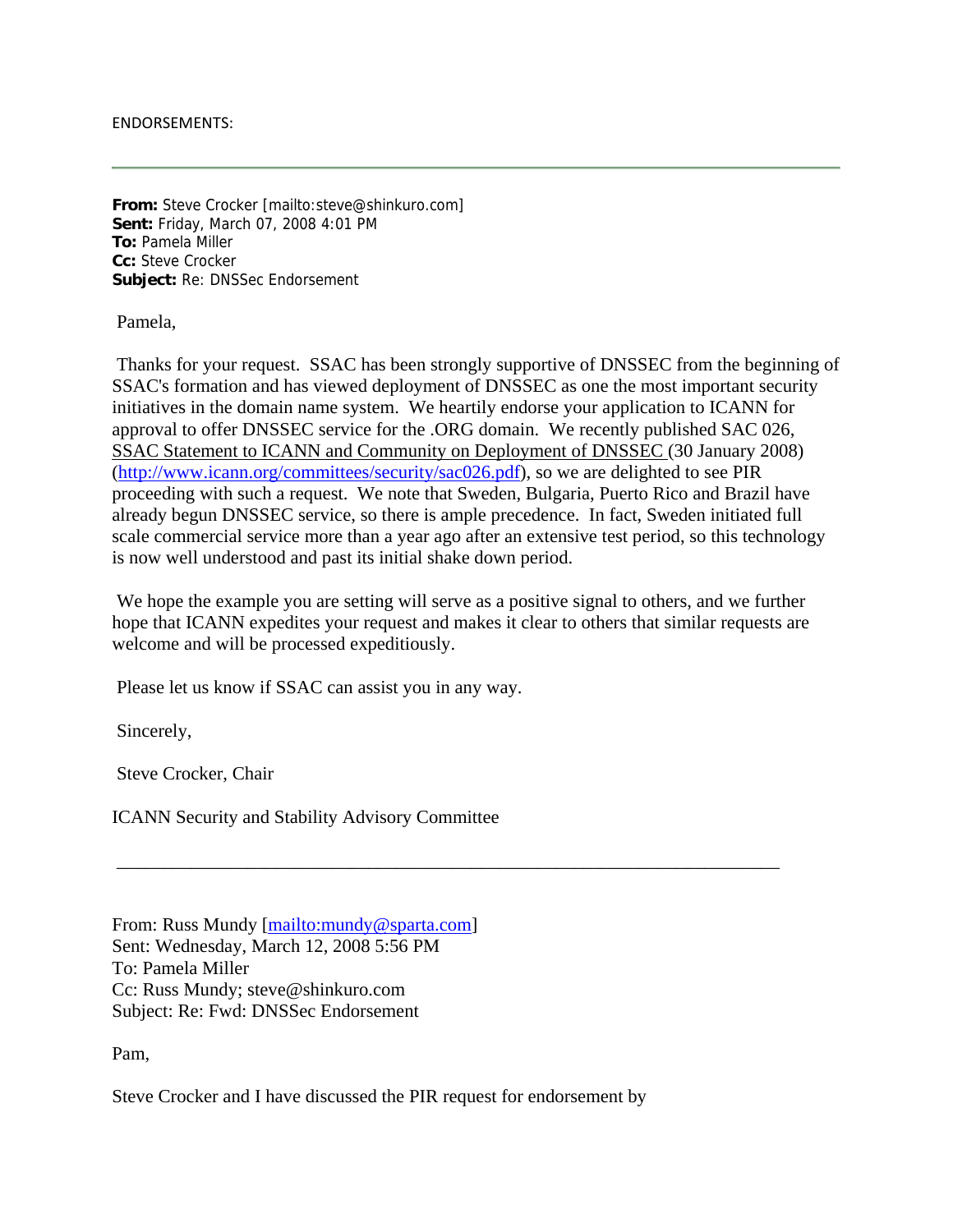the DNSSEC Deployment WG of the plans for DNSSEC deployment in the .org registry. As co-chairs of the DNSSEC Deployment WG, Steve and I fully support moving forward with deploying DNSSEC in .org. I applaud this effort as an important step in improving the security and stability for the Internet.

Regards,

Russ Mundy Co-Chair, DNSSEC Deployment Working Group http://www.dnssec-deployment.org/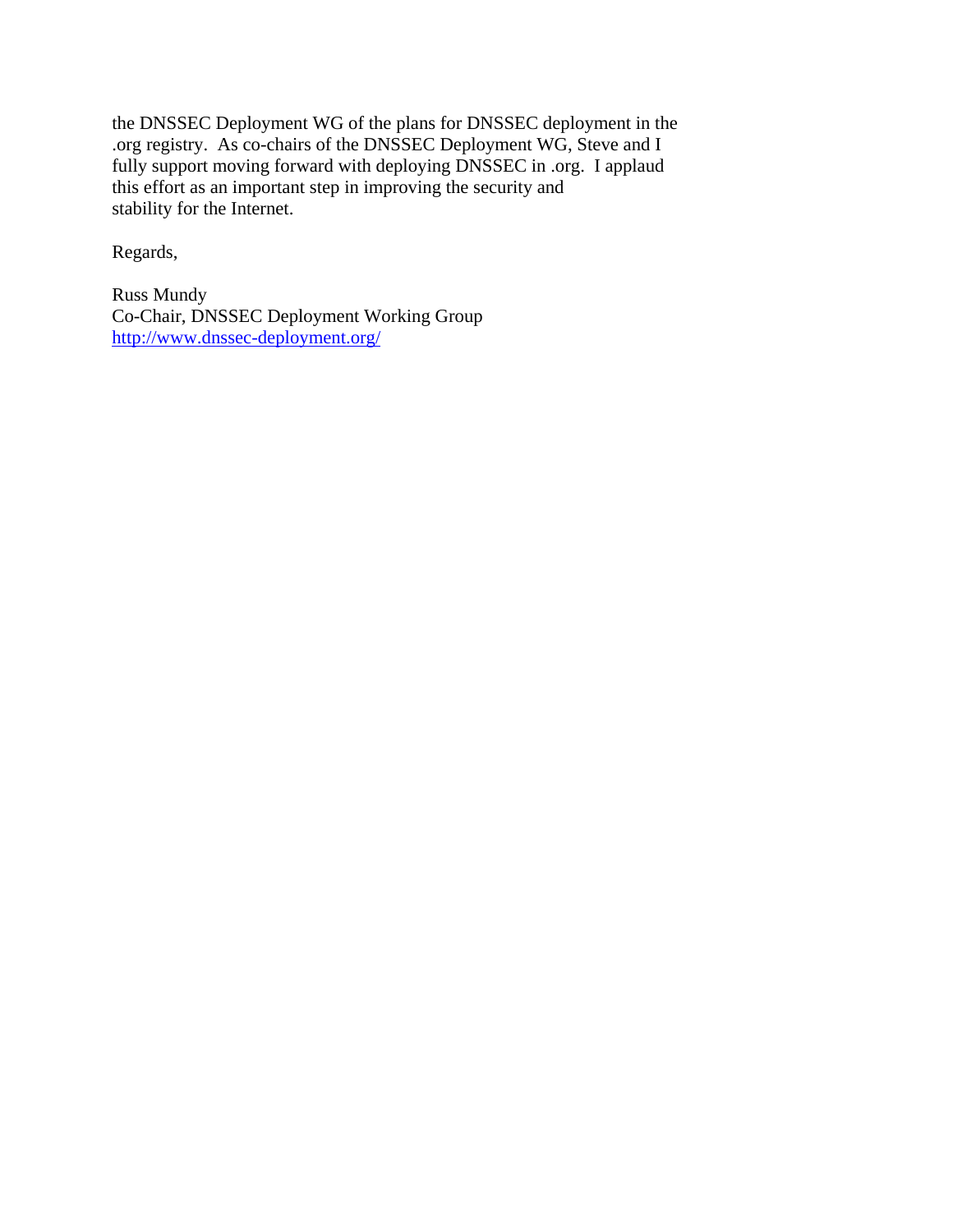# **DNS Distributor with DNSSEC support Test Plan**

| <b>Project Name:</b>    | ORG Release 1.0 |
|-------------------------|-----------------|
| Author:                 | Name            |
| <b>Revision Number:</b> | 1.0             |
| Date:                   | 11/13/07        |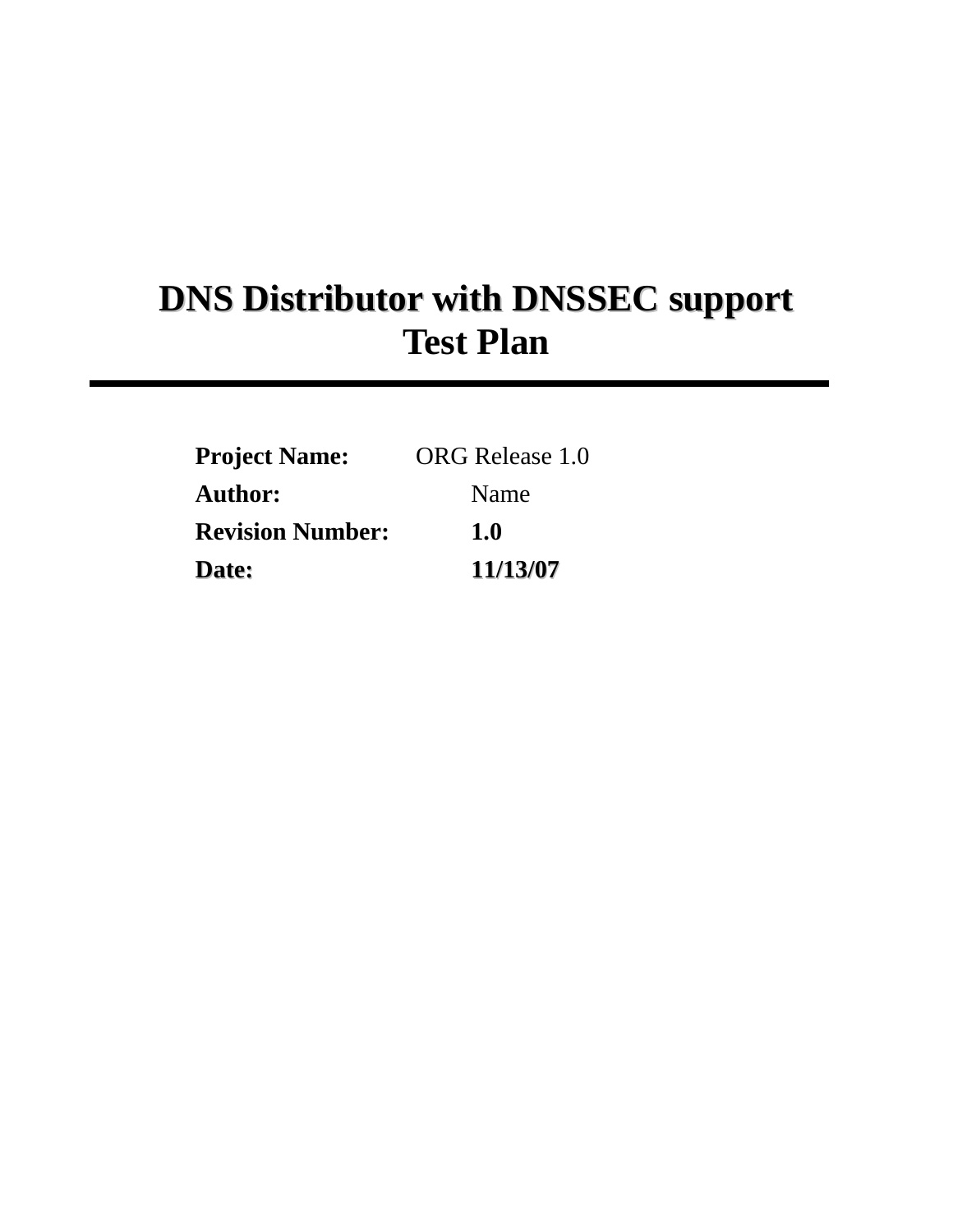# **Revision History**

| Revision<br><b>Number</b> | Date     | Who | Comments                           |
|---------------------------|----------|-----|------------------------------------|
| . .0                      | 11/13/07 | AС  | Initial Draft                      |
|                           | 11/13/07 | AС  | Added items 2.4.6,3.3; corrections |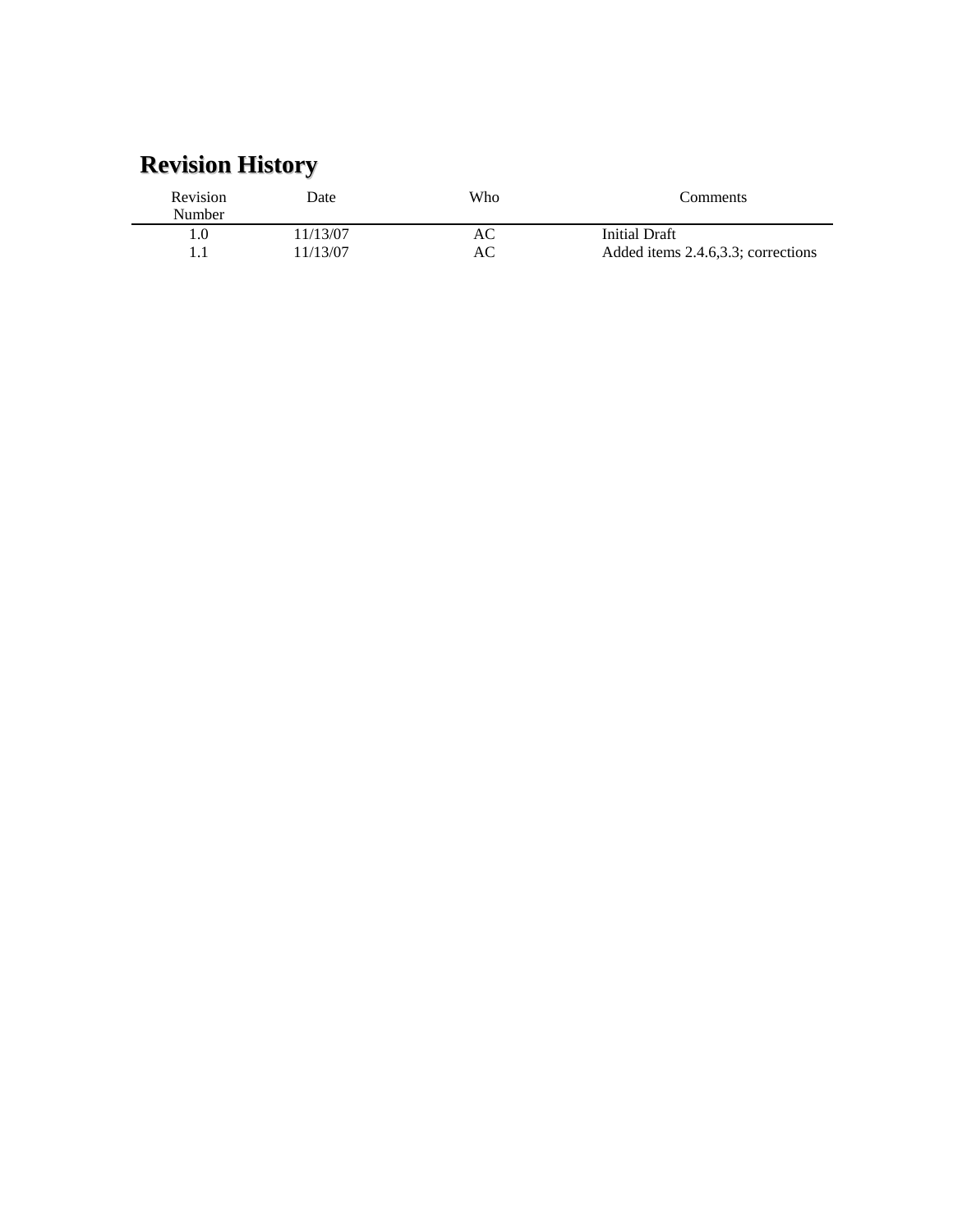# **1 Introduction**

This Test Plan document outlines the scope, approach, resources, and schedule of the testing activities for the DNS Distributor v.3. DNS Distributor v.3 implements support for DNS Security Extensions (DNSSEC): a collection of new resource records and protocol modifications that add data origin authentication and data integrity to the DNS. DNS Distributor v.3 is part of the larger project, ORG Release 1.0.

#### *1.1 Scope*

The scope of the testing will be to cover the new features introduced by DNSSEC support and performance testing to measures response times, transaction rates, and other time sensitive requirements.

The testing will include, also, a new procedure for externally manage zone signing keys and key signing keys (based on the key rollover policy).

# *1.2 Objective*

The tests will ensure that each feature of DNS Distributor and the new command line tool (for administrative DNSSEC operations) meets the function specification requirements.

The key rollover process will be tested to meet the established policies .

#### *1.3 Applicable Documents*

This document is based upon on the technical requirements and design specifications as defined in "DNS Distributor DNSSEC Technical Specification and Design v2".

# **2 Test Approach and Execution**

Functionality testing will mainly use Execution and Analysis as the testing method. **E**xecution, **A**nalysis or **I**nspection will be used as indicated in the following test matrix. The results will be provided in text file format to facilitate the analysis.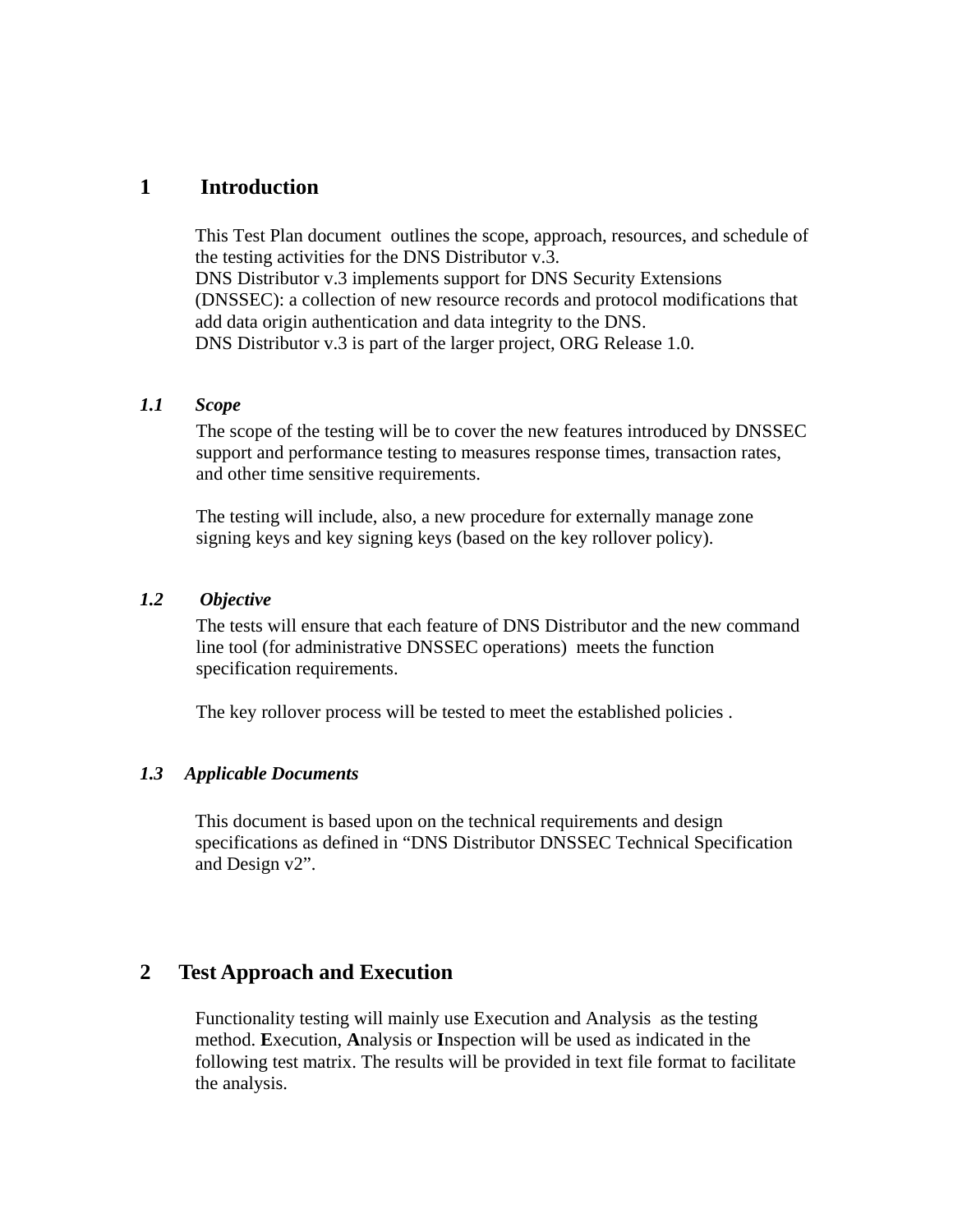| Requirement                                                                                                                                                                                                                                                                                                                                                                                            | <b>Estimated</b><br><b>Test</b><br><b>Duration</b> | <b>Verification</b><br><b>Method</b> |
|--------------------------------------------------------------------------------------------------------------------------------------------------------------------------------------------------------------------------------------------------------------------------------------------------------------------------------------------------------------------------------------------------------|----------------------------------------------------|--------------------------------------|
| 2.1 Installation Test<br>2.1.1 Verification of successful software<br>installation process in accordance with<br>installation notes.<br>2.1.2 Verification that the software runs<br>and satisfies all hardware and software                                                                                                                                                                           | 2 days                                             | I, E, A                              |
| dependencies.<br>2.1.3 Installation/Upgrade documentation<br>verification.                                                                                                                                                                                                                                                                                                                             |                                                    |                                      |
| 2.2 Configuration Test<br>2.2.1 Application configuration<br>-- show utility<br>-- service_admin utility<br>-- service_config.xml<br>2.2.3 Adapters utilities & configuration<br>-- dnssec_admin utility<br>-- adapter_admin utility<br>-- nus_admin utility<br>-- cert utility<br>-- xfr_admin utility<br>-- notify_admin utility<br>-- tsig_admin utility                                            | 5 days                                             | I, E, A                              |
| 2.3 Integration Test<br>2.3.1 Validate DNS Distributor integration<br>with OXRS system (upstream) and<br>bind/nsd system (downstream).                                                                                                                                                                                                                                                                 | 5 days                                             | I,E,A                                |
| 2.4 Functionality Test (with DNSSEC<br>enabled/disabled)<br>2.4.1 DNSSEC Management Tools<br>-- enable/disable DNSSEC<br>-- add, remove, employ KSK<br>-- add, remove, employ ZSK<br>2.4.2 Signing/re-signing the zone<br>-- verify DNSKEY, NSEC, RRSIG<br>records, and DS extension generated in<br>each component.<br>-- generate axfr/ixfr files.<br>-- dig DNSKEY, NSEC, RRSIG resource<br>records | 15 days                                            | I, E, A                              |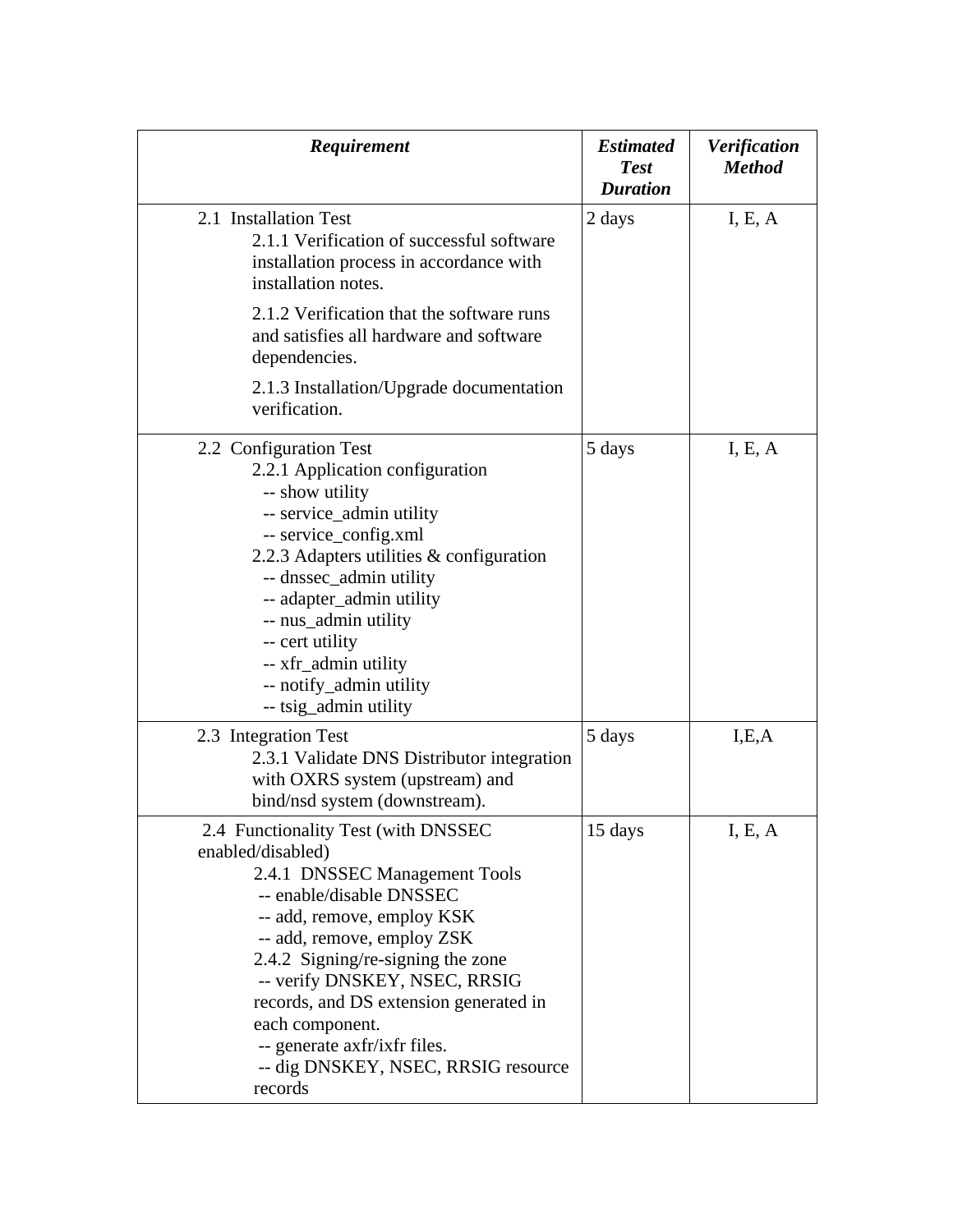| Requirement                                                                                                                                                                                                                                                                                                                                                                                       | <b>Estimated</b><br><b>Test</b><br><b>Duration</b> | Verification<br><b>Method</b> |
|---------------------------------------------------------------------------------------------------------------------------------------------------------------------------------------------------------------------------------------------------------------------------------------------------------------------------------------------------------------------------------------------------|----------------------------------------------------|-------------------------------|
| -- dig NS, A resource records<br>2.4.3 Query DNSSEC information:<br>-- list / history<br>2.4.5 Adapters functionality:<br><b>Domain Creation</b><br>Domain Modification<br><b>Domain Deletion</b><br>Host within TLD Creation<br>Host within TLD Modification<br>Host within TLD Deletion<br>-- generate zone file/dig on each<br>component box<br>2.4.6 Validate the key managment<br>procedure. |                                                    |                               |
| 2.5 Performance Test<br>Validate System Response time for<br>designated transactions or business<br>functions under a the following two<br>conditions:<br>- normal anticipated volume<br>- anticipated worse case volume                                                                                                                                                                          | 10 days                                            | I.E.A                         |
| 2.6 Load Test<br>Verify System Response time for<br>designated transactions under varying<br>workload conditions.                                                                                                                                                                                                                                                                                 | 10 days                                            | E, A                          |
| 2.7 Documentation<br>Documentation of the Test Plan, Test<br>Cases, results of performance and other<br>tests, problems identified and their status.                                                                                                                                                                                                                                              | 5 days                                             | I, E                          |

# **3 Resources**

# *3.1 Environment*

Three application servers for DNS Distributor adapters (AIX/Linux) Two application (OXRS) servers (load-balanced): - 4 x PowerPC\_POWER5 1.5 Ghz 64-bit processors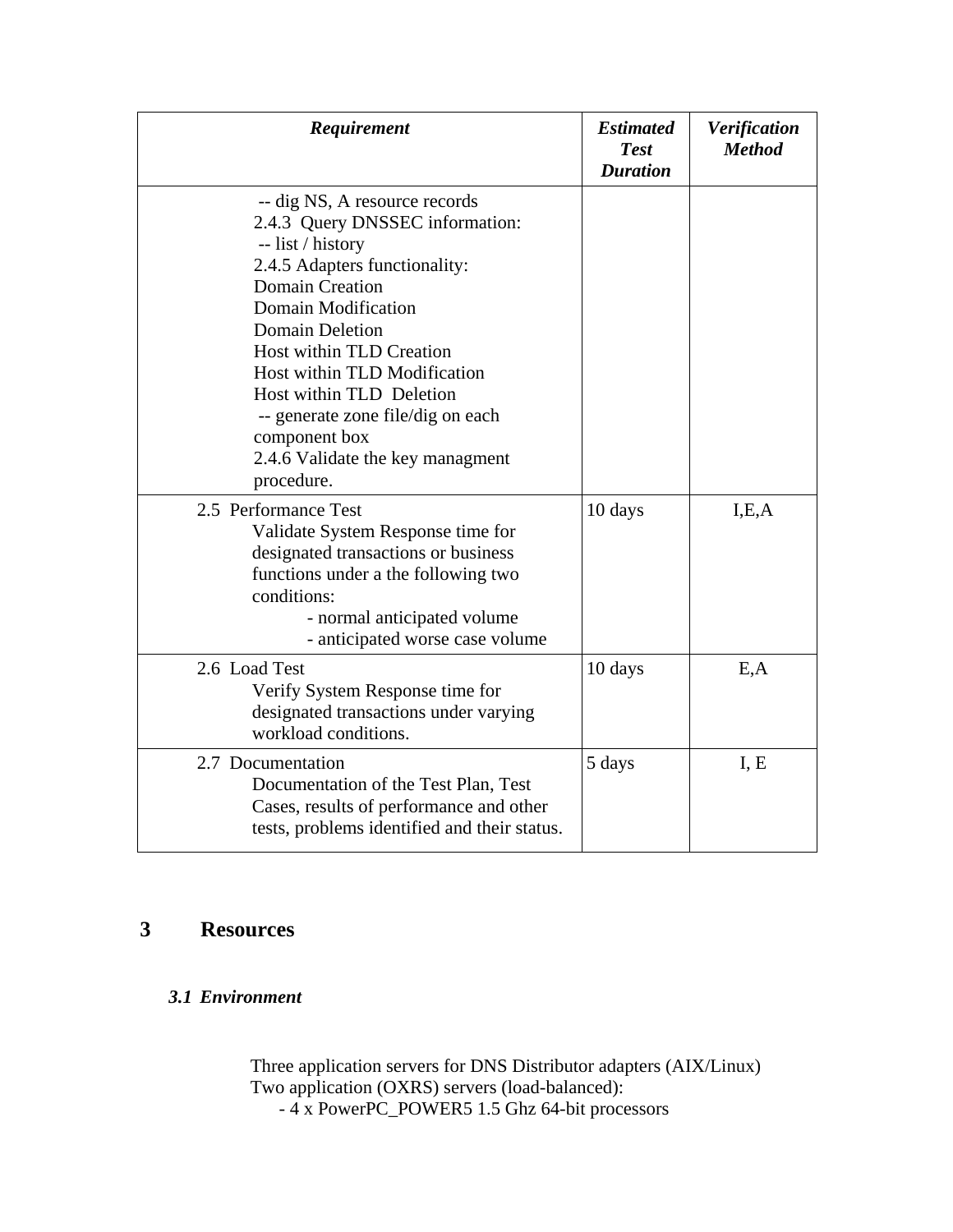- 8GB RAM

Two database servers:

- 4 x PowerPC\_POWER5 1.5 Ghz 64-bit processors

- 8GB RAM

One x86 Linux client.

DNS name server(s) with BIND, NSD.

#### *3.2 Software*

Application Servers

- − AIX 3.5 / Linux
- Java 1.5
- − Perl 5.8.2

 Database Servers - AIX 3.5

- PostgreSQL 8.1.8

- − OXRS system
- − epptt client

#### *3.3 Personnel*

The Afilias QA department will perform all the testing.

# **4 Schedule**

Scheduled project time based on test duration and resources allocated.

# **5 Assumptions**

- 3.1 OXRS system will support DNSSEC.
- 3.2 EPPTT will support DNSSEC.
- 3.3 Key rollover policy and procedures will be available when the QA cycle starts.
- 3.4 No significant system setup difficulties are encountered.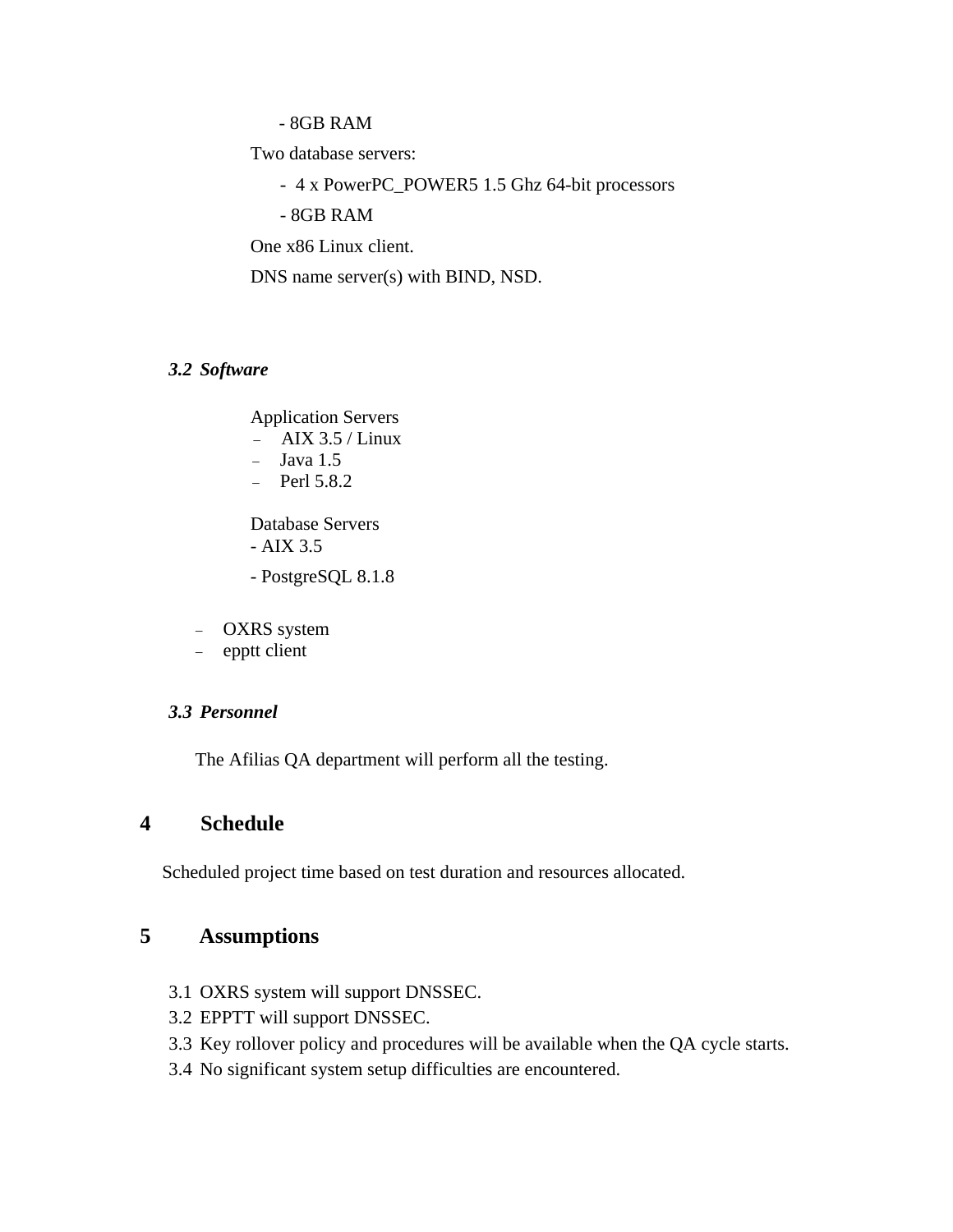3.5 QA staff has unfettered access to the hardware resources mentioned above.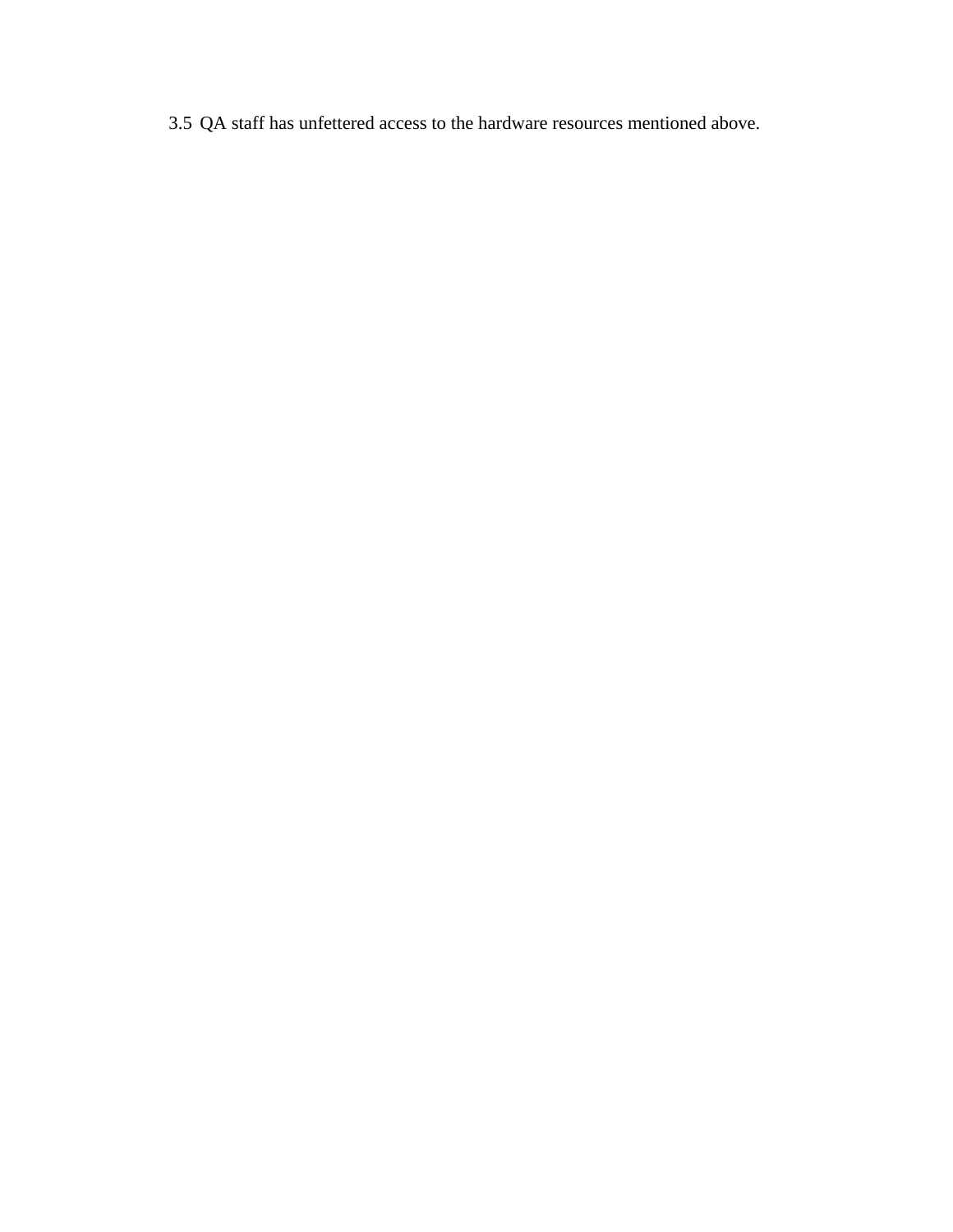Version: 1.4 :: Date: 2007-10-29 :: Authors: Radha Murthi, Paul Wojcik

# **1. Scope and Objectives**

# **1.1 Scope**

1.1.1. This test plan covers the testing of the implementation of RFC 4310 in the .ORG registry and dropzone. It also includes testing of the modified web administration tool, RTK and the .ORG WHOIS display to verify their ability to support the implementation of RFC 4310 in the .ORG registry. The new weekly reports for registrars and the registry operator will be tested as well. The functional specifications, business requirements and design documents provide the basis for this document.

## **1.2 Out of Scope**

1.2.1. Downstream business intelligence applications.

# **1.3 Objective**

1.3.1. To ensure that the implementation of RFC 4310 in the .ORG registry matches the business requirements and functional specification.

# **2. Test Approach**

Functionality testing will mainly use demonstration as the testing method. When necessary, **E**xecution, **A**nalysis or **I**nspection will be used as indicated in the following test matrix.

| <b>Test Requirement</b>                                                                                     | Verification   Estimated<br><b>Method</b> | <b>Duration</b> |
|-------------------------------------------------------------------------------------------------------------|-------------------------------------------|-----------------|
| 2.1. Installation                                                                                           | I, E, A                                   | 1 day           |
| 2.1.1. Verification of successful software installation process<br>in accordance with installation notes.   |                                           |                 |
| $\vert 2.1.2.$ Verification that the software runs and satisfies all<br>hardware and software dependencies. |                                           |                 |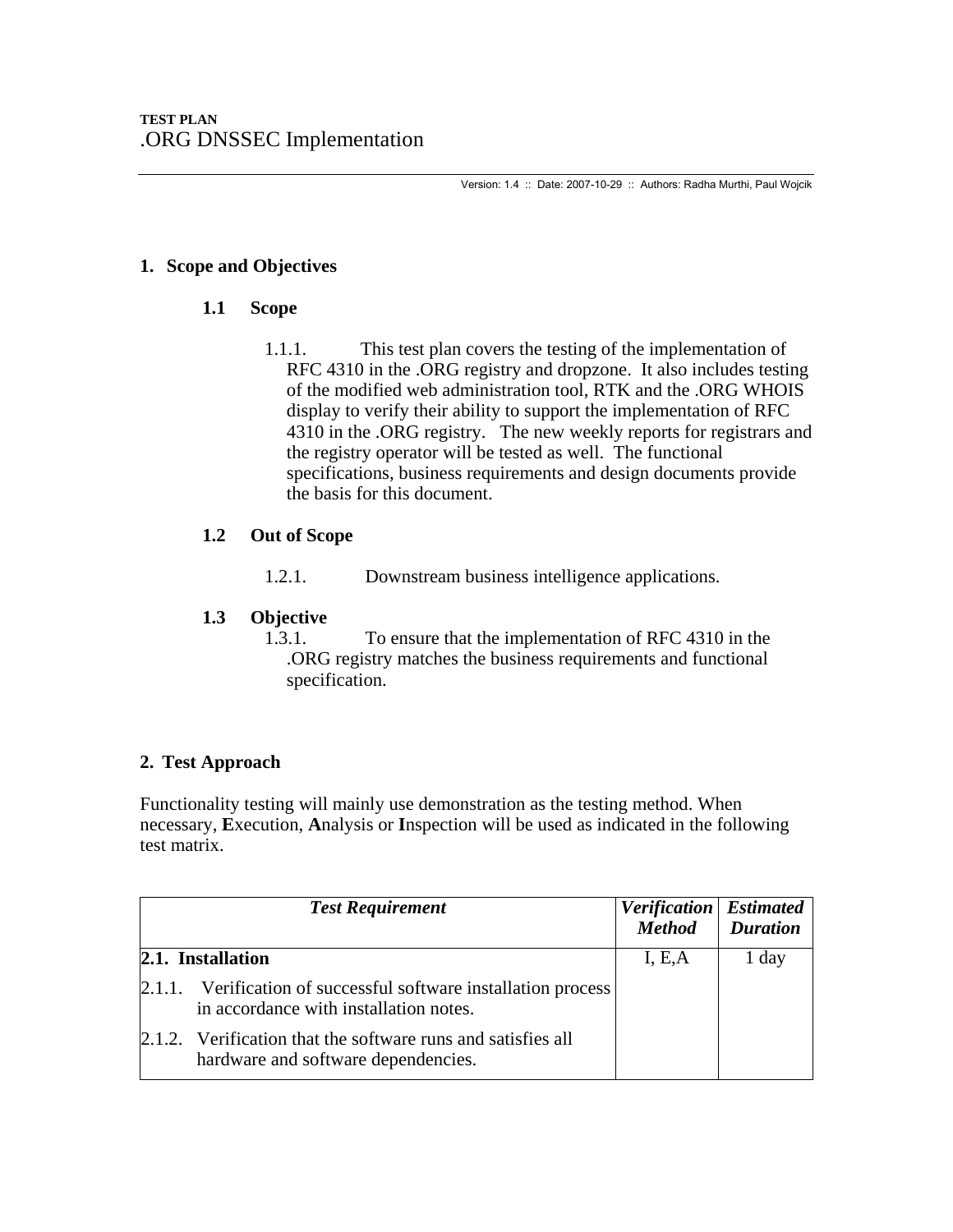| 2.2. Configuration                                                                                                                                                                                                                                                                                                                        | I, E, A | 4 days  |
|-------------------------------------------------------------------------------------------------------------------------------------------------------------------------------------------------------------------------------------------------------------------------------------------------------------------------------------------|---------|---------|
| 2.2.1. Verification that the system is configurable as<br>described in the installation notes to allow for the<br>functionality described in the Functional Specification.<br>This includes:                                                                                                                                              |         |         |
| Verification of property default values.                                                                                                                                                                                                                                                                                                  |         |         |
| Verification of successful handling of parameter<br>data boundaries as specified in supporting<br>documentation.                                                                                                                                                                                                                          |         |         |
| Verification of negative scenarios such as missing<br>data, or illegal characters.                                                                                                                                                                                                                                                        |         |         |
| 2.3. Functionality                                                                                                                                                                                                                                                                                                                        | I, E, A | 25 days |
| 2.3.1. Verification that the functionality of EPP and Web<br>Interface is as described in the Functional<br>Specification.                                                                                                                                                                                                                |         |         |
| 2.4. Integration                                                                                                                                                                                                                                                                                                                          | I, E, A | 4 days  |
| 2.4.1. Verification of the OXRS system's integration with<br>parallel and downstream components of the registry.<br>This includes:                                                                                                                                                                                                        |         |         |
| <b>DNS</b> Distributor                                                                                                                                                                                                                                                                                                                    |         |         |
| Whois server and cache management                                                                                                                                                                                                                                                                                                         |         |         |
| Drop Zone                                                                                                                                                                                                                                                                                                                                 |         |         |
| 2.5. Performance                                                                                                                                                                                                                                                                                                                          | E, A    | 12 days |
| 2.5.1. Benchmark                                                                                                                                                                                                                                                                                                                          |         |         |
| Generate load of domain create and update<br>operations based on normal usage patterns.<br>Measure system stability and performance levels.                                                                                                                                                                                               |         |         |
| 2.5.2. Capacity                                                                                                                                                                                                                                                                                                                           |         |         |
| Generate stress-focused load by performing<br>domain create and update operations beyond<br>normal usage patterns with maximum allowable<br>data injection limits from multiple clients and<br>multiple accounts. Measure system stability and<br>level of performance degradation while<br>incrementally increasing transaction volumes. |         |         |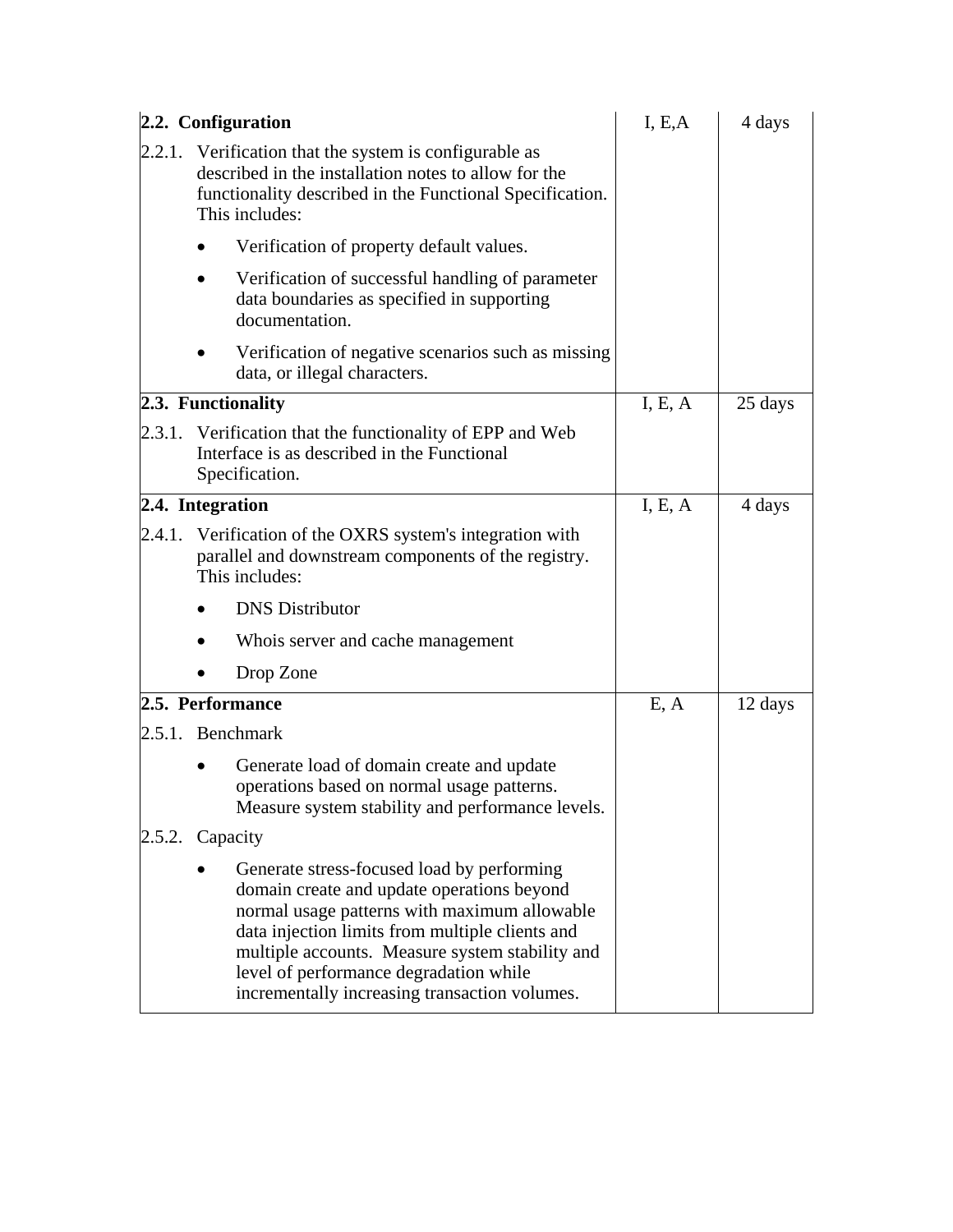| 2.6. Concurrency                                                                                                                                                                                                                                                                               | I, E, A | 2 days |
|------------------------------------------------------------------------------------------------------------------------------------------------------------------------------------------------------------------------------------------------------------------------------------------------|---------|--------|
| 2.6.1. Repeat performance tests where all the functions the<br>system is expected to handle are performed<br>simultaneously. Measure system stability and<br>performance level in relation to benchmark results.                                                                               |         |        |
| 2.7. Longevity                                                                                                                                                                                                                                                                                 | E, A    | 7 days |
| 2.7.1. Ensure system stability over at least a one week period<br>where the system will be subject to varied states of<br>activity. Moderate and heavy loads will be intersected<br>by periods of idle states in an effort to simulate possible<br>real system usage and measure its response. |         |        |
| 2.8. Documentation                                                                                                                                                                                                                                                                             | I, E    | 5 days |
| 2.8.1. Documentation of the Test Plan, Test Cases, results of<br>performance and other tests, problems identified and<br>their status.                                                                                                                                                         |         |        |

## **3. Resources**

# **3.1 Environment**

QA hardware allocated for testing:

Two application servers (load-balanced):

- 4 x PowerPC\_POWER5 1.5 Ghz 64-bit processors
- 8GB RAM

One database server:

- 4 x PowerPC\_POWER5 1.5 Ghz 64-bit processors

- 8GB RAM

One or more x86 linux clients.

# **3.2 Software**

Application Servers

- − AIX 3.5
- − J2RE 1.4.2 IBM AIX 5L for PowerPC (64 bit JVM) build caix64142-20060421
- − Perl 5.8.2

Database Servers

- AIX 3.5
- PostgreSQL 8.1.8